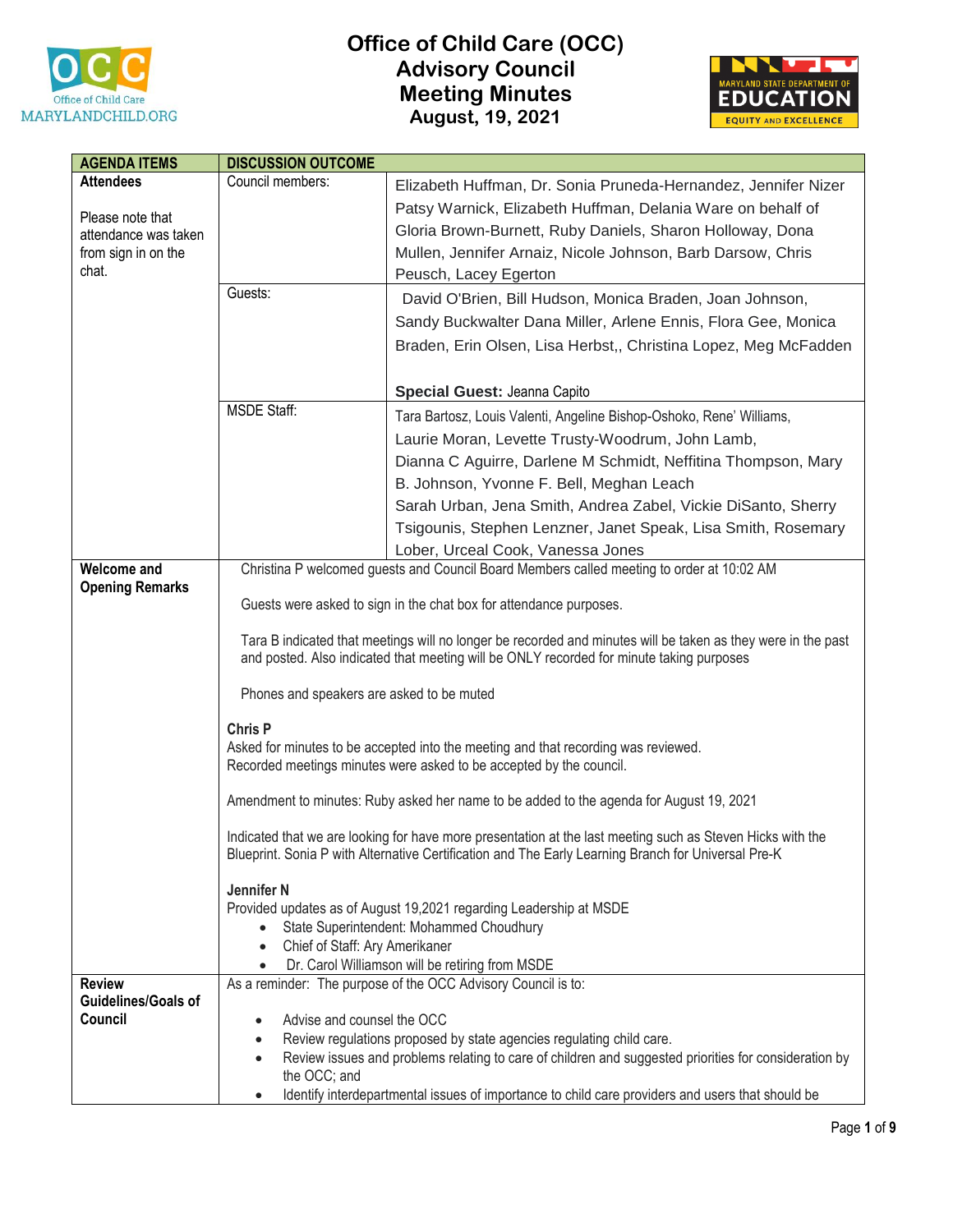



| <b>AGENDA ITEMS</b>         | <b>DISCUSSION OUTCOME</b>                                                                                                                                                                              |
|-----------------------------|--------------------------------------------------------------------------------------------------------------------------------------------------------------------------------------------------------|
|                             | addressed by the OCC and other State agencies.                                                                                                                                                         |
|                             | The Council meetings are "open" meetings but not "public" hearings. What this means is that the<br>$\bullet$                                                                                           |
|                             | meeting is open to anyone who would like to attend. However, it is not a "public" meeting, in that the                                                                                                 |
|                             | topics of discussion are limited to only those items on the Agenda. OCC Advisory Council meetings                                                                                                      |
|                             | are not the appropriate forum to share concerns or complaints.                                                                                                                                         |
|                             | The Agenda for each meeting is set prior to the meeting in consultation between the Department and<br>$\bullet$                                                                                        |
|                             | the Chairperson for the Council. A Council member who would like to have an item considered for                                                                                                        |
|                             | the agenda should make the request no later than two weeks prior to the meeting by contacting Tara                                                                                                     |
|                             | Bartosz at tara.bartosz@maryland.gov or Chris Peusch, mscca1@comcast.net. The Department will                                                                                                          |
|                             | share information as specified on the Agenda set for the meeting.                                                                                                                                      |
|                             | After all items on the Agenda are concluded, the Council meeting will be opened to "Other Business."<br>$\bullet$                                                                                      |
|                             | This will allow for discussion of items not necessarily related to those on the Agenda. To ensure an<br>equal amount of time for participation, each speaker will be asked to limit their thoughts and |
|                             | comments to no more than three minutes. Comments made during this time should be succinct,                                                                                                             |
|                             | specific and of interest to the Council members.                                                                                                                                                       |
|                             | Places at the table are reserved for Council members only. Therefore, non-member visitors attending<br>$\bullet$                                                                                       |
|                             | the meetings should sit at the tables indicated for guests until the OCC Advisory Council chair invites                                                                                                |
|                             | visitors to sit in any remaining seats at the table.                                                                                                                                                   |
|                             | Comments and remarks that do not coincide directly with Agenda items may not be shared until the                                                                                                       |
|                             | meeting is opened to "Other Business".                                                                                                                                                                 |
| <b>OCC Advisory</b>         | Member of the Senate<br>$\bullet$                                                                                                                                                                      |
| <b>Vacancies</b>            | Member of the House of Delegates<br>$\bullet$                                                                                                                                                          |
|                             | Pediatrician w/Interest & Expertise in Child Care Issues                                                                                                                                               |
|                             | Parent, user of Child Care Services<br>٠                                                                                                                                                               |
|                             |                                                                                                                                                                                                        |
|                             | In August, Council member will be asked to renew their seat - if desired. Tara Bartosz will contact each                                                                                               |
|                             | Council member to inquire and discuss position on the Council                                                                                                                                          |
| <b>ARPA Town Halls</b>      | Looking to schedule 3 Town Hall meetings to discuss the 193M of ARPA funding.                                                                                                                          |
|                             | MSDE is interested in hearing. We are talking about the grants because the grants are all, this is really looking                                                                                      |
|                             | at the 193 million and what supports we can put in to help stabilize the system and make it better. This is about                                                                                      |
|                             | the additional Federal funding not the direct grants so we're excited to build new and reimagine a new system                                                                                          |
|                             | with some of the money that we have and how to create some new initiatives as well as sustain those                                                                                                    |
|                             | initiatives in the future.                                                                                                                                                                             |
| <b>Legislative Updates:</b> | Chris P:                                                                                                                                                                                               |
|                             | There was a staff qualifications bill that passed. Understands that was talked about as far as the regulatory                                                                                          |
|                             | changes will be forthcoming and maybe some policies to see if that helps within the regulatory process to be                                                                                           |
|                             | able to qualify staff.                                                                                                                                                                                 |
|                             | Looking to have flexibility with variances.                                                                                                                                                            |
|                             |                                                                                                                                                                                                        |
|                             | Jennifer N:                                                                                                                                                                                            |
|                             | We are looking at the 45 hour critical competencies for infants and toddlers. We are putting a policy together so                                                                                      |
|                             | that it can be counted towards the 45 hour for infant toddler that we have in place already. It would be like an                                                                                       |
|                             | equivalency.                                                                                                                                                                                           |
|                             |                                                                                                                                                                                                        |
| <b>Maryland Family</b>      | Please see the attached PPT regarding the presentation from Jeanna Capito. Results from survey.                                                                                                        |
| <b>Child Care Task</b>      | Jeanna Capito:                                                                                                                                                                                         |
| <b>Force Presentation</b>   | And as part of that work, one of the desires was to really ensure that the voice of family childcare is being                                                                                          |
|                             | heard, it is really driving and leading on the planning for how the state responds to enhance the programs that                                                                                        |
|                             | are already in place for family childcare and understand that landscape. This is being shared that as part of                                                                                          |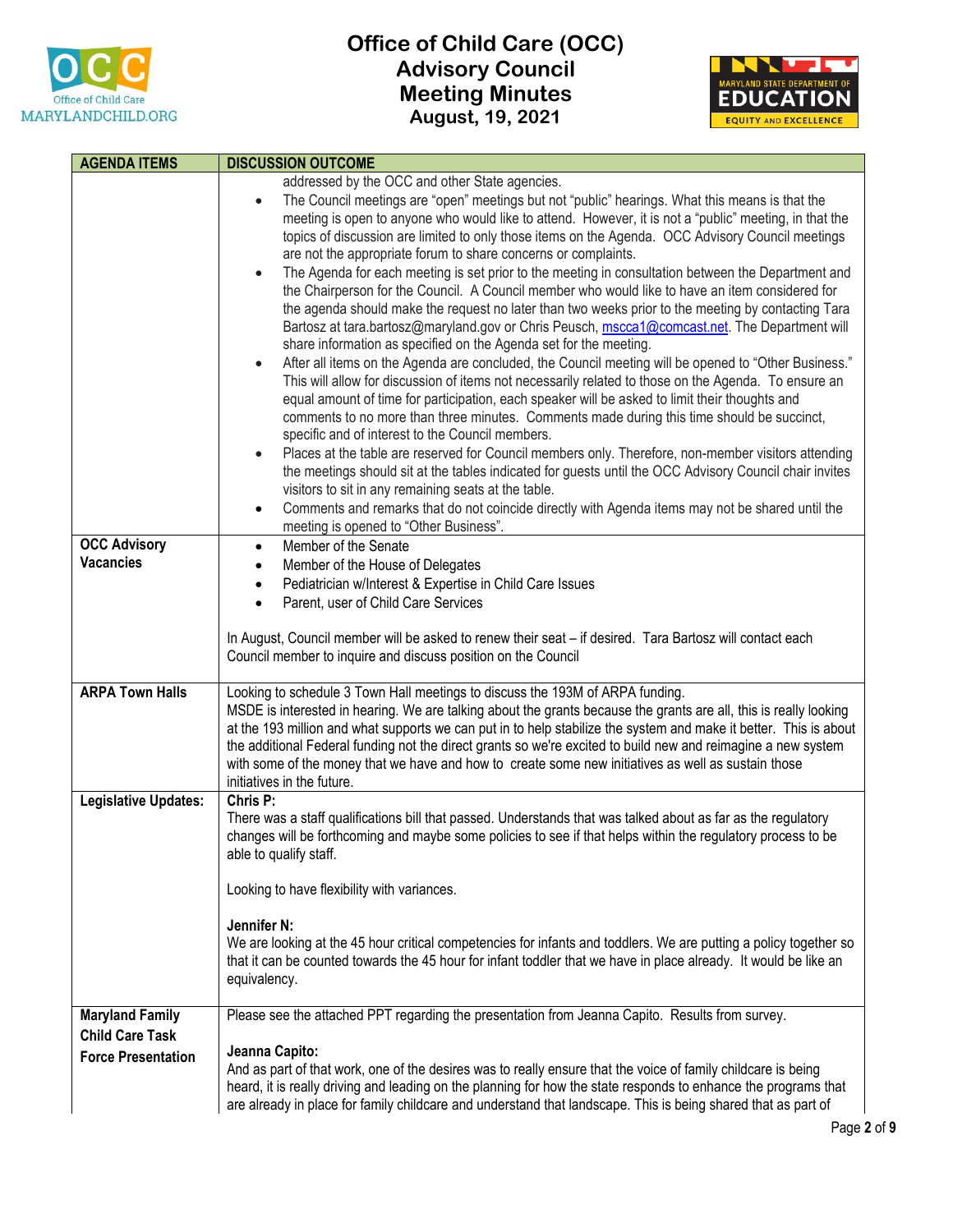



| <b>AGENDA ITEMS</b> | <b>DISCUSSION OUTCOME</b>                                                                                                                                                                                                                                                                                                                                                                                                                                                                                                                                                                                                                                                                                                                                                                                                                                                                                                                                                                                                                                                                                                                                                                                                                                                                                                                                                                              |
|---------------------|--------------------------------------------------------------------------------------------------------------------------------------------------------------------------------------------------------------------------------------------------------------------------------------------------------------------------------------------------------------------------------------------------------------------------------------------------------------------------------------------------------------------------------------------------------------------------------------------------------------------------------------------------------------------------------------------------------------------------------------------------------------------------------------------------------------------------------------------------------------------------------------------------------------------------------------------------------------------------------------------------------------------------------------------------------------------------------------------------------------------------------------------------------------------------------------------------------------------------------------------------------------------------------------------------------------------------------------------------------------------------------------------------------|
|                     | framing up the work that the task force has been doing in order to give context for this particular survey that we<br>wanted to share some results on.                                                                                                                                                                                                                                                                                                                                                                                                                                                                                                                                                                                                                                                                                                                                                                                                                                                                                                                                                                                                                                                                                                                                                                                                                                                 |
| <b>Old Business</b> |                                                                                                                                                                                                                                                                                                                                                                                                                                                                                                                                                                                                                                                                                                                                                                                                                                                                                                                                                                                                                                                                                                                                                                                                                                                                                                                                                                                                        |
| <b>Work Force</b>   | Chris P<br>Stated that there are a lot of issues surrounding the decline of family childcare and workforce shortage crisis in<br>our industry. As far as childcare, what impacts accessibility for families to find childcare. A lot of programs are<br>having trouble opening classrooms or having staff with regard to center-based or non-public nursery schools.<br>The decline of family childcare, we need to build that supply up as well so families have the choices and the<br>quality programs that they deserve. We need to keep this in mind as we're looking at the town halls and as we<br>are working in our respective positions, how we can address these barriers.<br>It was asked if any council member want to reflect upon any strategies or ideas with regard to the workforce<br>crisis and the workforce development?                                                                                                                                                                                                                                                                                                                                                                                                                                                                                                                                                         |
|                     | Betty H:<br>I'd like to talk about investing in our young employees that are coming in. So I'd like to say invest in your young<br>employees you'll know within two to three weeks if she is worth investing in. And what we're doing now is<br>paying for their ongoing trainings, getting the 90 hours, make sure they're have their 45, all that I paid for that,<br>because I think that's a struggle for a lot of new employees, especially the younger ones coming in. So that's<br>kind of working with us right now. We have about four or five. The intent is to invest in them, either mentor and<br>get there, go in and say, Hey, this let's start with your AA degree. That's move on to your four-year degree. And<br>that gives some self-esteem. And I think you really have to mentor the younger ones. Now, there are some we<br>have that are no longer with us, which they should have gone anyhow. But I think that's where we need to start<br>hiring and weeding the ones we don't want out, but encouraging and investing in the ones that we do.                                                                                                                                                                                                                                                                                                                              |
|                     | Flora G:<br>There's a really big problem with staffing everybody knows. You know, we're starting to see more cases of<br>COVID here. We were COVID free for almost a year. And then July 20th, we had our first case. I now have five<br>children who have had COVID and two teachers fully vaccinated. We're a hundred percent vaccinated, but two<br>breakthrough cases here with teachers. So we are continuing to pay our staff. We're doing everything we can.<br>We told our parents, you only have to pay for two weeks of a quarantine, but now we're in our second<br>quarantine with one whole classroom. So nobody's paying at this time, but we are still supporting our staff and<br>paying compensation and wages. And I think that for many centers, they can't even do that. It's just not<br>possible. So I'm hearing programs where staff are either not being paid or they have to use their leave time if<br>they have it. And it's like a double whammy, you have less income, but you're trying to support your staff so you<br>don't lose them. And they feel supported because they are risking their lives every day they come to work. And<br>so as we look at ways to work on retention of the field and the workforce, there needs to be some kind of help<br>and support for when you're not receiving income from your families, but you're still paying for your staff. |
|                     | Jennifer Responded<br>The usage of the grant money is to assist with situation such as this.                                                                                                                                                                                                                                                                                                                                                                                                                                                                                                                                                                                                                                                                                                                                                                                                                                                                                                                                                                                                                                                                                                                                                                                                                                                                                                           |
|                     | <b>Bill Hudson:</b><br>The workforce problem or challenge is certainly multifaceted. And, you know, there have to be a lot of efforts<br>put towards rectifying that. The Alliance is focused on one particular group. And that's still family childcare<br>providers who have P3 certification who are then allowed to teach in the pre-K expansion program.<br>Per the task force results, there are a lot of family childcare providers out there that have degrees, but to get                                                                                                                                                                                                                                                                                                                                                                                                                                                                                                                                                                                                                                                                                                                                                                                                                                                                                                                     |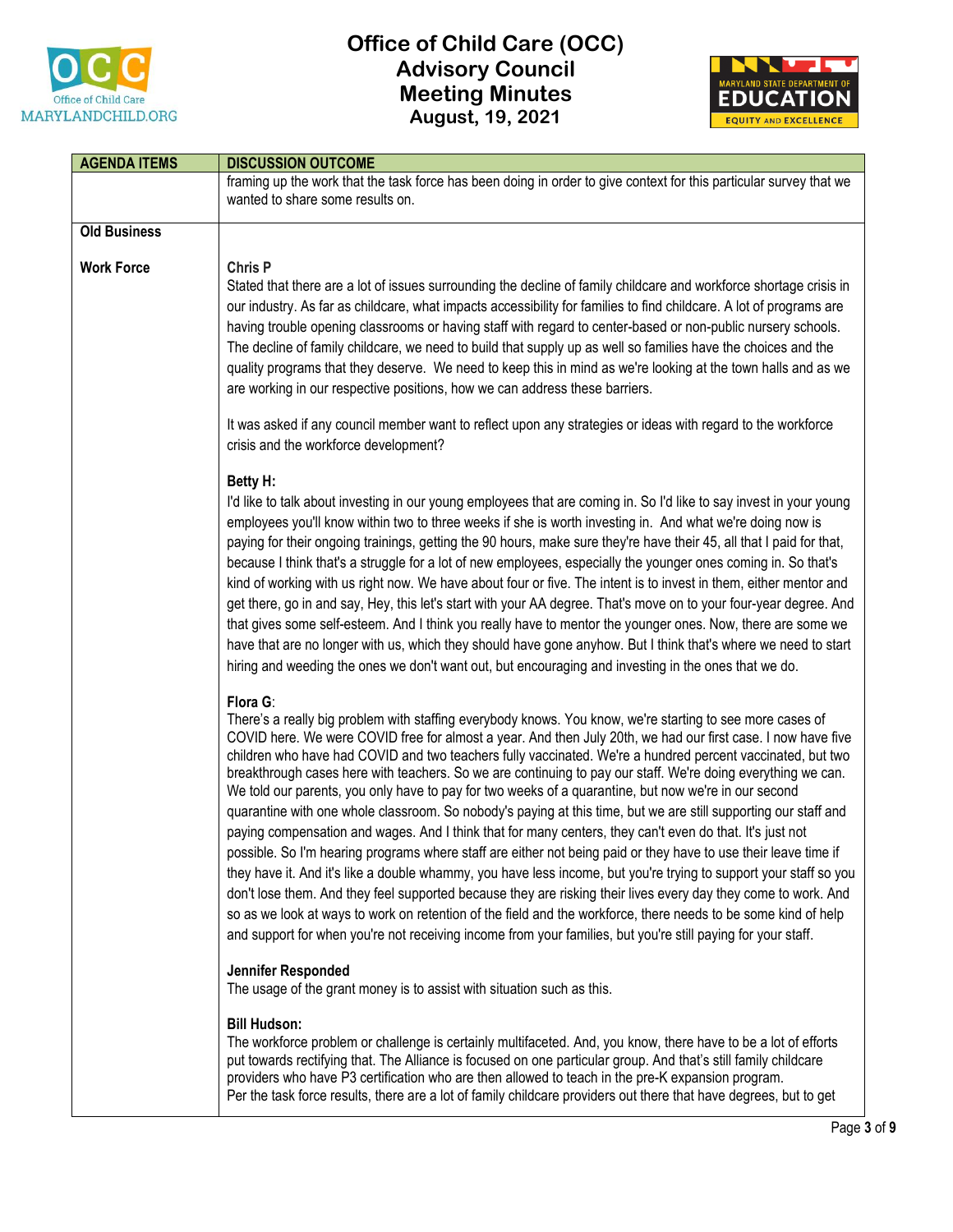

## **Office of Child Care (OCC) Advisory Council Meeting Minutes August, 19, 2021**



| <b>AGENDA ITEMS</b>            | <b>DISCUSSION OUTCOME</b>                                                                                                                                                                                                                                                                                                                                                                                                                                                                                                                                                                                                                                                                                                                                                                                                                                                                                                                                                                                                                                                                         |
|--------------------------------|---------------------------------------------------------------------------------------------------------------------------------------------------------------------------------------------------------------------------------------------------------------------------------------------------------------------------------------------------------------------------------------------------------------------------------------------------------------------------------------------------------------------------------------------------------------------------------------------------------------------------------------------------------------------------------------------------------------------------------------------------------------------------------------------------------------------------------------------------------------------------------------------------------------------------------------------------------------------------------------------------------------------------------------------------------------------------------------------------|
|                                | that P3 certification, they have to go through student teaching. Sonya and her team at Montgomery county are<br>way ahead of the curve. If we can remove a huge burden of this or a huge hurdle to getting more family<br>childcare providers interested and actually able to do pre-K teaching through the pre-K expansion program.                                                                                                                                                                                                                                                                                                                                                                                                                                                                                                                                                                                                                                                                                                                                                              |
|                                | Jennifer responded;<br>Asked Bill to share his ideas on the Town Halls                                                                                                                                                                                                                                                                                                                                                                                                                                                                                                                                                                                                                                                                                                                                                                                                                                                                                                                                                                                                                            |
| Scholarship<br><b>Concerns</b> | Sonia P<br>We have been actually doing extensive work with many of the childcare centers in our county. And we've<br>actually had other states and organizations from out of state reach out to us asking how we did that, connecting<br>the community college with childcare providers. What we do is we've actually been doing virtual job fairs and<br>onsite interviews through breakout rooms. But I just want to put out there that sometimes the colleges, many<br>times the colleges are forgotten, remember that the community colleges have the workforce development side<br>and the credit side and the colleges, Prince George's, Montgomery, Anne Arundel, all these throughout the<br>state have a lot of outreach because we have community, we have students. And there's a great opportunity for<br>centers, and family childcare to reach out to the community colleges and see how you can collaborate.                                                                                                                                                                       |
|                                | Meg McFadden<br>I just wanted to bring up a concern about the MSDE childcare scholarships. I've been told that when parents<br>put in their application, they do not get any verification that it's been received and it can take up to 10 business<br>days, which is two weeks for them to even be notified that something is missing and it can take up to a month<br>for them to be approved. And so if you have parents that are trying to go back to work and they have a job<br>waiting for them, but they don't have childcare, they haven't been working. So they don't have the money to pay<br>ahead to get a slot in childcare., it's just a huge barrier to people entering the workforce and that includes<br>childcare workers. We're trying to hire afterschool workers, but if they have an infant or toddler that they can't<br>bring to the school age program, they can start when school starts.                                                                                                                                                                              |
|                                | Rene' W. responded<br>With reference to the 30-day process: The 30 day process is really a reference to 30 days for parents to be<br>able to complete the application process from the time that it was received by the vendor. So, the application<br>has to be approved or denied within 30 days. However, if a parent submits all the required documentation with<br>their application, it will not take 30 days for that application to be processed. And we already have a process in<br>place that once a parent submits their application, they can contact the interactive voice recognition system and<br>track the status of their application. And in reference to the missing documentation letter within five days, that<br>letter is sent to the parent telling them the information that is being missed. So I think that our process is as<br>streamlined as it possibly can be at this time. And what we're working on is always looking at ways to improve<br>the process. I appreciate the provider bringing this this concern to our attention and allowing us to address it. |
|                                | Meg suggested how APRA funds can be used to better the system for quicker processing                                                                                                                                                                                                                                                                                                                                                                                                                                                                                                                                                                                                                                                                                                                                                                                                                                                                                                                                                                                                              |
|                                | Jennifer N Responded<br>Asked Meg to share her ideas on the Town Halls                                                                                                                                                                                                                                                                                                                                                                                                                                                                                                                                                                                                                                                                                                                                                                                                                                                                                                                                                                                                                            |
|                                | Eventually, the R &R will have a "family navigator" where they will be working with families and helping them fill<br>out applications because of the problem comes when families/parents fill the application and they don't send<br>everything in at one time and it's piecemeal. The missing documents are really what takes the 30 days. We will<br>have family navigators in each R&R that will specifically be working and helping families and doing outreach.                                                                                                                                                                                                                                                                                                                                                                                                                                                                                                                                                                                                                             |
|                                | <b>Flora G</b><br>Is MSDE paying based on enrollment and not attendance? We surely do need to be able to be compensated                                                                                                                                                                                                                                                                                                                                                                                                                                                                                                                                                                                                                                                                                                                                                                                                                                                                                                                                                                           |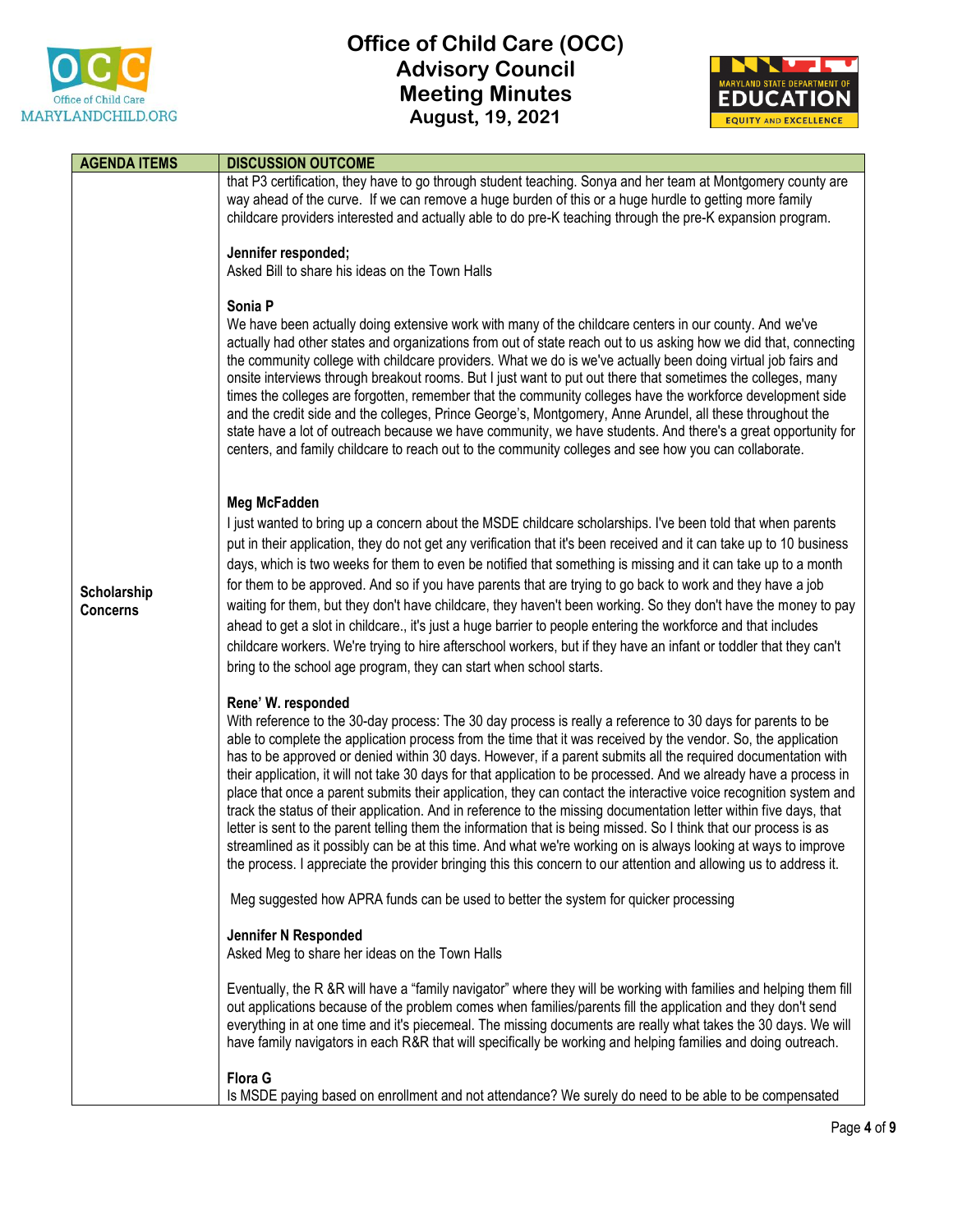

## **Office of Child Care (OCC) Advisory Council Meeting Minutes August, 19, 2021**



| <b>AGENDA ITEMS</b>       | <b>DISCUSSION OUTCOME</b>                                                                                                                                                                                                                |
|---------------------------|------------------------------------------------------------------------------------------------------------------------------------------------------------------------------------------------------------------------------------------|
|                           | for CCS for the closures that we are facing due to COVID.                                                                                                                                                                                |
|                           |                                                                                                                                                                                                                                          |
|                           |                                                                                                                                                                                                                                          |
|                           | Rene responded<br>We are not paying on enrollment but we do pay for 60 days of absences.                                                                                                                                                 |
| <b>MFN RFP</b>            |                                                                                                                                                                                                                                          |
|                           | Lacey E                                                                                                                                                                                                                                  |
|                           | Shared comments on the changes to the RFP for the R & Rs. For those that were not aware, on Monday,                                                                                                                                      |
|                           | August 9th, MFN released the RFP for operating a child care resource center. The RFP is initially asking for                                                                                                                             |
|                           | sponsoring agencies for January to June, 2022. And then as the state coordinating entity of the childcare                                                                                                                                |
|                           | resource network, as funding is renewed each year, we then renew our sponsoring agencies up to an                                                                                                                                        |
|                           | additional four years. This RFP looks very different than prior years, and is the result of five years of strategic<br>planning and focus groups with many of our partners, including those sitting around this virtual table. Obviously |
|                           | we worked very, very diligently with MSDE over the last several months. And yes, what the RFP shows is that                                                                                                                              |
|                           | there will be eight childcare resource center regions starting January 1st using terms.                                                                                                                                                  |
|                           |                                                                                                                                                                                                                                          |
|                           | Thank you to MSDE making some additional funding available.                                                                                                                                                                              |
|                           |                                                                                                                                                                                                                                          |
|                           | We are asking interested agencies to submit their interest by August 27th. All that information is available on<br>the RFP. Just to give you a sense of timeline, the RFP is due September 10th. We will be spending the rest of         |
|                           | September, beginning of October doing the review process. I'm incredibly fortunate that some of our partners                                                                                                                             |
|                           | here on this call and others that we've identified are going to join us to be part of the review teams that we can                                                                                                                       |
|                           | get perspectives and opinions from many individuals who are well-invested in our early childhood community.                                                                                                                              |
|                           | We are hoping fingers crossed if the timeline works the way we're intending it to, to announce the new                                                                                                                                   |
|                           | sponsoring agencies mid to late October, at which time there will be extensive outreach in those regions where                                                                                                                           |
|                           | potentially a sponsoring agency has changed so that we can support providers in recognizing what's going to<br>be coming.                                                                                                                |
|                           |                                                                                                                                                                                                                                          |
| <b>New Business</b>       | Due to time restraints, not all of the new business was address and will be placed under old business for                                                                                                                                |
|                           | November meeting                                                                                                                                                                                                                         |
|                           |                                                                                                                                                                                                                                          |
|                           | Jennifer <sub>N</sub><br>I just want to say childcare scholarship is not the only thing that's moving forward with becoming more                                                                                                         |
|                           | technology driven. It also our modernization that we will be launching and hopefully the RFP will be out shortly.                                                                                                                        |
|                           |                                                                                                                                                                                                                                          |
|                           | Everyone needs to start becoming familiar with creating usernames and passwords to that they can get in.                                                                                                                                 |
|                           | That's how you're going to do scholarships. It's probably going to be licensing. It's going to be done all tech, it's                                                                                                                    |
|                           | very technology driven. We need providers to really start thinking about that. We need to try to get people                                                                                                                              |
|                           | prepared so our modernization effort will move forward.                                                                                                                                                                                  |
|                           | We would like to give bonuses to individuals with some of our ARPA funds. And the only way that we can pay                                                                                                                               |
|                           | individuals is if they are in credentialing. They must fill out an application and send it in for the credentialing                                                                                                                      |
|                           | program. They have to be participating.                                                                                                                                                                                                  |
|                           |                                                                                                                                                                                                                                          |
|                           | That is what you need to start talking about to providers; If you are not in credentialing, you will not be able to                                                                                                                      |
| <b>OCC Updates</b>        | get a bonus because they can't pay you any other way.                                                                                                                                                                                    |
|                           |                                                                                                                                                                                                                                          |
| <b>Listening sessions</b> | These are still continuing but not recording session and no minutes are taken for them-Looking to do them                                                                                                                                |
|                           | less frequent such as quarterly in 2022. Perhaps look at specific topics to expand length such a presentations                                                                                                                           |
|                           | etc.                                                                                                                                                                                                                                     |
|                           |                                                                                                                                                                                                                                          |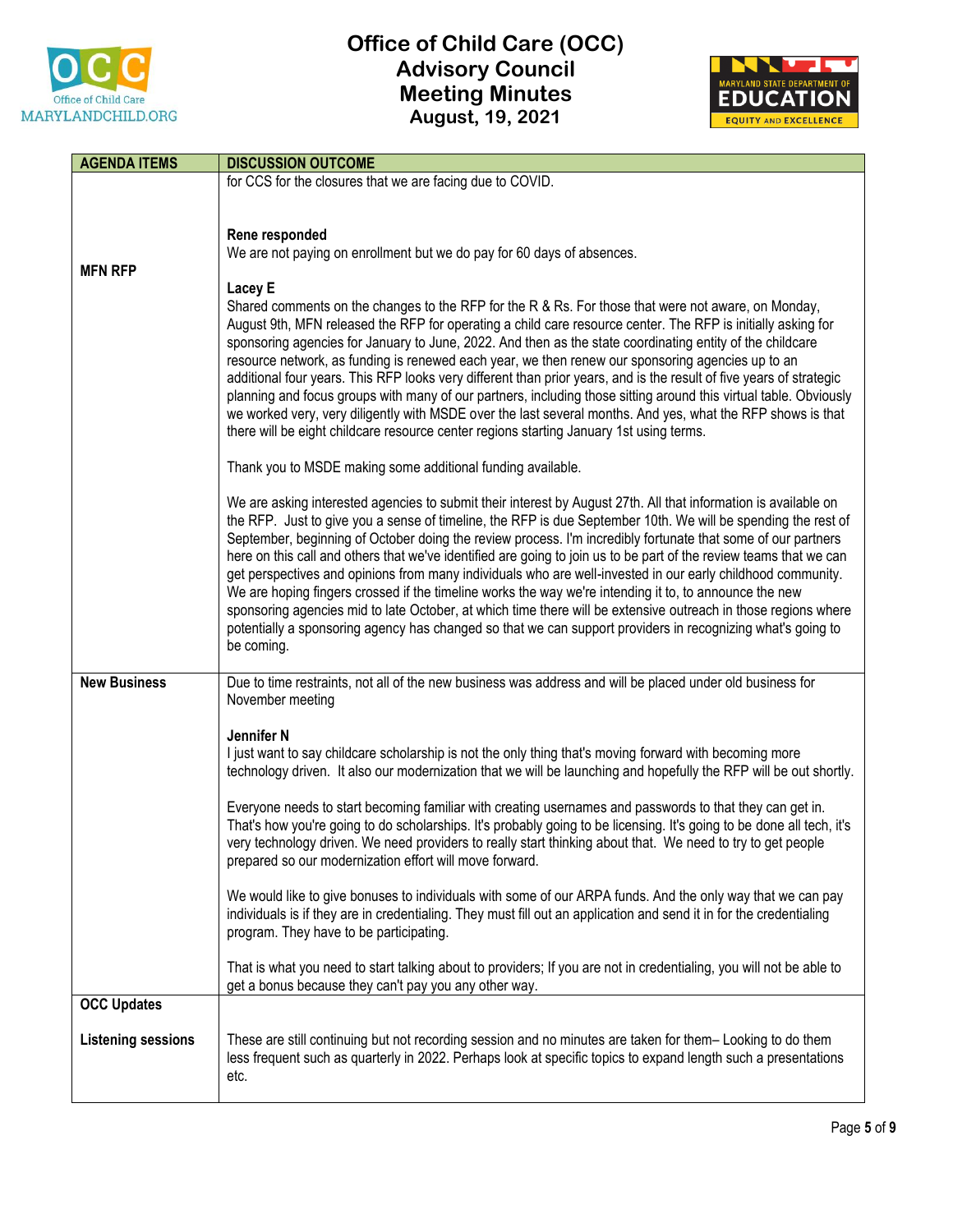



| <b>AGENDA ITEMS</b>      | <b>DISCUSSION OUTCOME</b>                                                                                                                                         |
|--------------------------|-------------------------------------------------------------------------------------------------------------------------------------------------------------------|
| <b>APR Updates</b>       | As of August 19, 2021 Tara B reported:                                                                                                                            |
|                          |                                                                                                                                                                   |
|                          | Received Applications 5,757 applications<br>5,200 verified                                                                                                        |
|                          | 1089 emails received and responses sent                                                                                                                           |
|                          | * Several duplicates                                                                                                                                              |
|                          |                                                                                                                                                                   |
|                          | 63.7%                                                                                                                                                             |
|                          | <b>Family Providers</b><br>2.47%                                                                                                                                  |
|                          | Large Family Child Care                                                                                                                                           |
|                          | 31.54%                                                                                                                                                            |
|                          | <b>Child Care Centers</b>                                                                                                                                         |
|                          | 2.12%                                                                                                                                                             |
|                          | Letter of Compliance                                                                                                                                              |
|                          | 44.88% stated under 50% capacity                                                                                                                                  |
|                          | 55.12% stated over 50% capacity                                                                                                                                   |
|                          |                                                                                                                                                                   |
|                          | <b>Usage of funds</b>                                                                                                                                             |
|                          | 91% Rent/Mortgage, utilities, facilities, maintained and insurance                                                                                                |
|                          | 87% Equipment and supplies<br>84% Personnel protective equipment, cleaning and other health and safety practices                                                  |
|                          | 81% Personnel Costs                                                                                                                                               |
|                          | 92% were open and operating by 03.11.2021                                                                                                                         |
|                          |                                                                                                                                                                   |
|                          | 7.98% were temporarily closed and agree to open by 09.07.21                                                                                                       |
|                          | Office of Child Care MSDE had our second Administration for Children and Families (ACF) Follow up meeting                                                         |
|                          | on 8/18/21 at 9AM, to further discuss sections 2, 3, 5 and 8 of the proposed FY 2022-2024 CCDF Plan.                                                              |
|                          | Currently, we are working on revisions and submissions from the follow up meeting. Once the plan has                                                              |
|                          | received all final approvals from the ACF, it will be posted for all to see.                                                                                      |
|                          | Both Lou Valenti and Jennifer Nizer are currently reviewing all meeting notes and requests from the School                                                        |
|                          | Age Workgroup Committee for consideration. Both Licensing and Scholarship regulations will be amended                                                             |
|                          | within the next couple of months to include the definition of an Intimate Partner (a person eligible to seek relief                                               |
|                          | from domestic violence) and "if committed during the preceding 5 years", when it pertains to any past drug                                                        |
| <b>Licensing updates</b> | offenses.                                                                                                                                                         |
|                          | Currently, we have 7,213 progrmas and providers currently approved for operation.                                                                                 |
|                          | All licensing staff have completely returned to working in the regional offices.                                                                                  |
|                          | We have begun the New Hire training for the 24 new licensing staff.<br>OCC staff have been reviewing and updating our policies and standard operating procedures. |
|                          | Vacancies:                                                                                                                                                        |
|                          | Anne Arundel-Supervisor<br>۰                                                                                                                                      |
|                          | <b>Baltimore County-2 LS</b>                                                                                                                                      |
|                          | Montgomery-3 LS                                                                                                                                                   |
|                          | Western MD-2 vacancies                                                                                                                                            |
|                          | Southern MD-2 LS                                                                                                                                                  |
|                          | Harford/Cecil-1 LS                                                                                                                                                |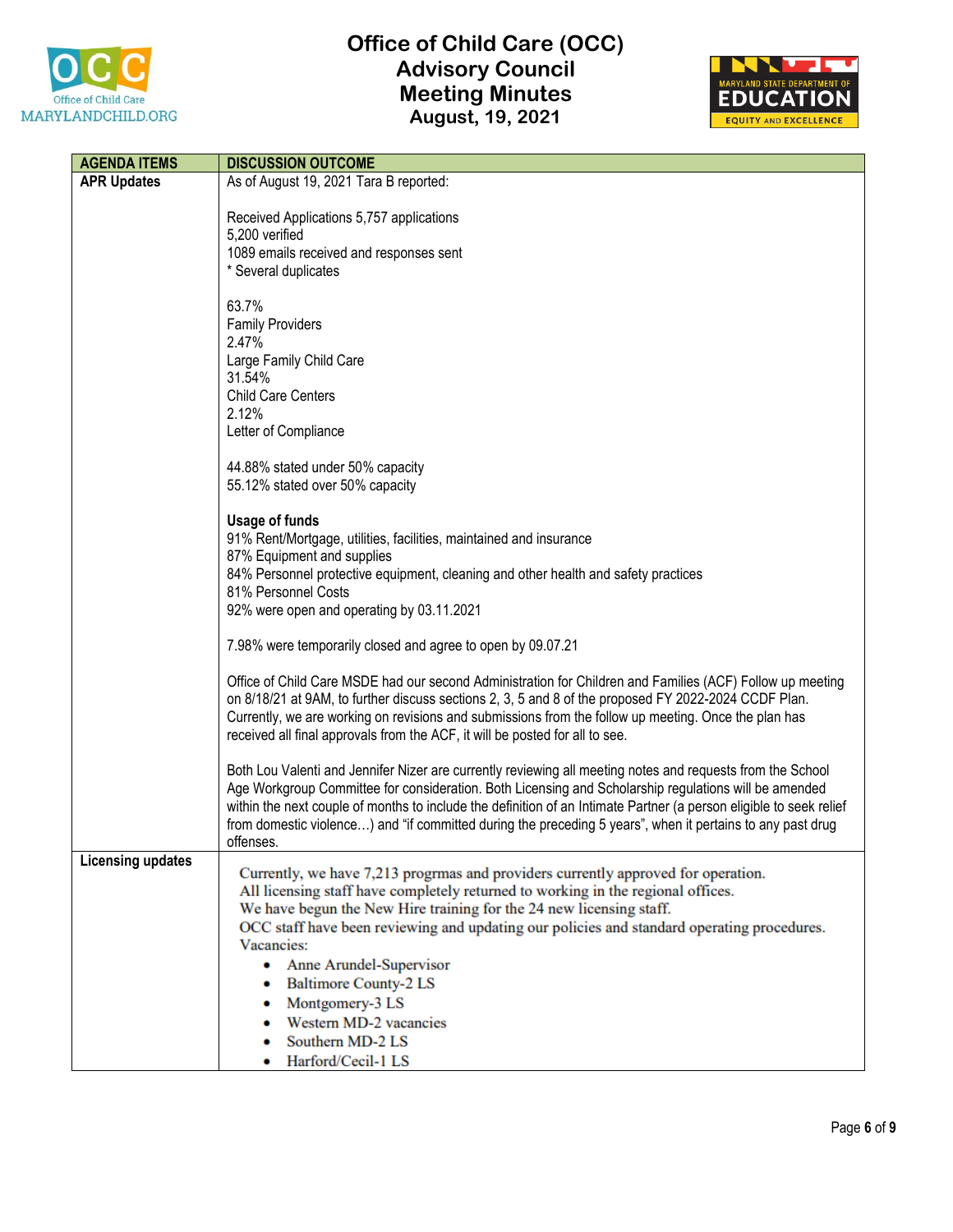



| <b>AGENDA ITEMS</b>                                      | <b>DISCUSSION OUTCOME</b>                                                                                                                                                                                                                                                                                                                                                                                                                                                                                                                                                                                                                                                                                                                                                                                                                                                                                                                                                                                                                                                                                                                                                                                                                                                                                                                                                                                           |
|----------------------------------------------------------|---------------------------------------------------------------------------------------------------------------------------------------------------------------------------------------------------------------------------------------------------------------------------------------------------------------------------------------------------------------------------------------------------------------------------------------------------------------------------------------------------------------------------------------------------------------------------------------------------------------------------------------------------------------------------------------------------------------------------------------------------------------------------------------------------------------------------------------------------------------------------------------------------------------------------------------------------------------------------------------------------------------------------------------------------------------------------------------------------------------------------------------------------------------------------------------------------------------------------------------------------------------------------------------------------------------------------------------------------------------------------------------------------------------------|
| <b>Maryland EXCELS</b><br><b>Updates</b>                 | We've created videos for promoting Maryland EXCELS programs, educating about the importance of<br>high-quality child care and boosting families' confidence when choosing a program. Check out the first<br>video on the Maryland EXCELS Facebook page under videos or at the following link<br>https://www.facebook.com/MDEXCELS/videos/958242941591655. Be on the lookout for our tips video<br>series soon.<br>As of July 2021, there are 4,305 Maryland EXCELS quality rated programs and a total of 4,830<br>programs participating. 63% of all licensed child care programs are participating in Maryland EXCELS.<br>Due to COVID-19, protections continue to be in place for Maryland EXCELS participating and quality<br>rated programs and for programs accredited by and working toward Maryland Accreditation.<br><b>Maryland Accreditation</b><br>There are currently 514 child care centers and public prekindergarten programs participating in<br>Maryland Accreditation and 356 accredited programs.<br>Optional, remote technical assistance has replaced Program Improvement Visits. A program may request<br>individualized technical assistance, which is provided by Quality Assurance Specialists.<br>The Accreditation Support Fund provides assistance with the cost of National Accreditation fees or<br>Maryland Accreditation materials. Visit MarylandEXCELS.org/maryland-accrediation. |
| Workforce<br><b>Development Branch</b><br><b>Updates</b> | The Branch welcomes Julia Chavez. Julia will continue training cohorts of professionals to support<br>multi-language learners through the WIDA Early years, coordinate the Maryland Early Childhood<br>Leadership program grant, update the Maryland Knowledge and Competency Framework for Child and<br>Youth Care Professional along with other assigned duties.<br><b>Maryland Child Care Credential Program</b><br>Effective September 1, 2021. The Credentialing Branch will change its name to Workforce Advancement<br>Branch! Updated resources and information coming soon.<br>• Credential Child Care Providers<br>5897 child care center teachers<br>• 610 family child care providers.<br><b>Child Care Career and Professional Development Fund program</b><br>We are proud to announce 70 CCCPDF graduates for the class of 2021!                                                                                                                                                                                                                                                                                                                                                                                                                                                                                                                                                                     |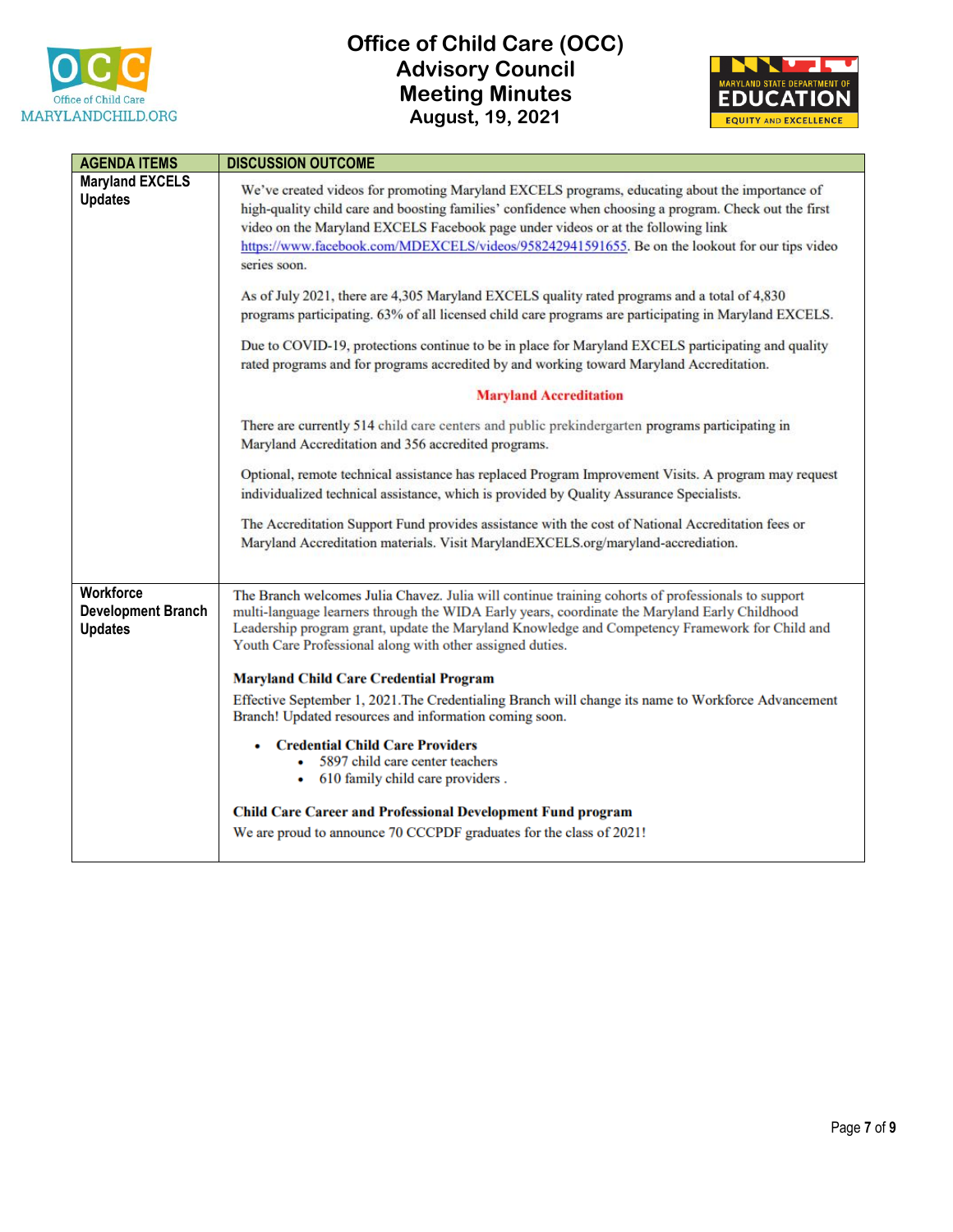



| <b>AGENDA ITEMS</b> | <b>DISCUSSION OUTCOME</b>                                                                                                                                                                                                                                                                                                                                                                                                                                                                                                                                                                                                                                |
|---------------------|----------------------------------------------------------------------------------------------------------------------------------------------------------------------------------------------------------------------------------------------------------------------------------------------------------------------------------------------------------------------------------------------------------------------------------------------------------------------------------------------------------------------------------------------------------------------------------------------------------------------------------------------------------|
|                     | 108 New Students were approved for FY22                                                                                                                                                                                                                                                                                                                                                                                                                                                                                                                                                                                                                  |
|                     | 282 Continuation Students submitted an application to continue in the fund for FY 22                                                                                                                                                                                                                                                                                                                                                                                                                                                                                                                                                                     |
|                     | <b>Empowering Teacher Grant Online Degree-Coppin State University</b>                                                                                                                                                                                                                                                                                                                                                                                                                                                                                                                                                                                    |
|                     | The MSDE Empowering Teachers Grant will provide the opportunity for a full online offering of the<br>ECED/HD program at Coppin State University.                                                                                                                                                                                                                                                                                                                                                                                                                                                                                                         |
|                     | The Department of Teaching and Learning has been working towards the following:<br>$\circ$ (1) Create robust online courses that are accessible and consistent for learners throughout<br>the program, (<br>o 2) Partner with CSU Faculty to ensure that courses meet the learners needs, and<br>$\circ$ (3) Engage in recruitment and marketing that assures local home, family, community<br>child care providers, high school students, and community college students are aware of<br>this great opportunity.<br>The enrollment of potential participants will begin in Fall 2021 with the online<br>$\circ$<br>programming starting in Spring 2022. |
|                     | <b>ECE Workforce Workgroup</b>                                                                                                                                                                                                                                                                                                                                                                                                                                                                                                                                                                                                                           |
|                     | The committee is at its final phase of finalizing the recommendations for a comprehensive early<br>childhood workforce career pathway.                                                                                                                                                                                                                                                                                                                                                                                                                                                                                                                   |
|                     | <b>CDA</b> project                                                                                                                                                                                                                                                                                                                                                                                                                                                                                                                                                                                                                                       |
|                     | Child Development Associate (CDA) Credential as of August 1, 2021:<br>• 558 vouchers have been issued.                                                                                                                                                                                                                                                                                                                                                                                                                                                                                                                                                   |
|                     | <b>State Coordinating Entity (SCE) Services for the</b><br><b>Maryland Child Care Resource Center Network (MCCRCN):</b>                                                                                                                                                                                                                                                                                                                                                                                                                                                                                                                                  |
|                     | Grant has been awarded to Maryland Family Network, Inc. (MFN).                                                                                                                                                                                                                                                                                                                                                                                                                                                                                                                                                                                           |
|                     | MFN FY 2021 grant is extended to December 31, 2021 for planning purposes in the restructuring of the<br>MCCRCN.                                                                                                                                                                                                                                                                                                                                                                                                                                                                                                                                          |
|                     | <b>Emergency Preparedness Training and Support for Registered and</b><br><b>Licensed Child Care Providers</b>                                                                                                                                                                                                                                                                                                                                                                                                                                                                                                                                            |
|                     | FY2022 grant (\$75,000) has been awarded to Abilities Network, Inc.                                                                                                                                                                                                                                                                                                                                                                                                                                                                                                                                                                                      |
|                     | <b>Training Approval Program</b>                                                                                                                                                                                                                                                                                                                                                                                                                                                                                                                                                                                                                         |
|                     | Trainers can now conduct Face-to-face training and Virtual trainings.                                                                                                                                                                                                                                                                                                                                                                                                                                                                                                                                                                                    |
|                     | Zero to Three Critical Competencies: As of July 28, 2021, 132 participants have completed the<br>training. 1 new cohort scheduled for September 16 - December 16, 2021.                                                                                                                                                                                                                                                                                                                                                                                                                                                                                  |
|                     | Maryland Pyramid Model State Leadership Team (SLT)/Equity Subgroup: Finalizing next steps to roll<br>out the companion document for the SEFEL training. Reviewed the Benchmarks of Quality to<br>determine progress and next steps                                                                                                                                                                                                                                                                                                                                                                                                                       |